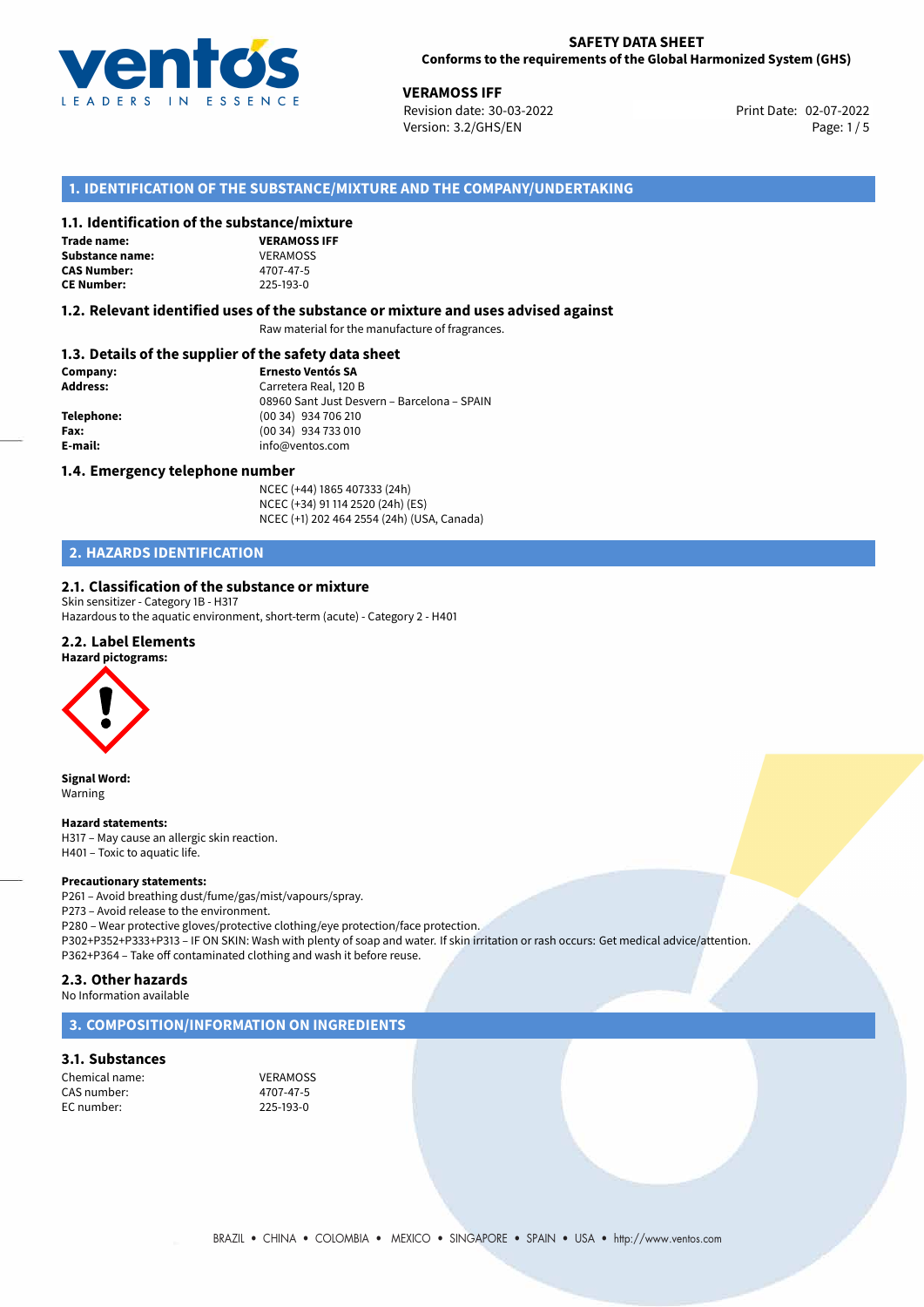

02-07-2022 **VERAMOSS IFF** Revision date: 30-03-2022 Print Date: Version: 3.2/GHS/EN Page: 2 / 5

## **Hazardous constituents:**

| <b>Chemical Name</b>                                     | % (w/w)   | CAS No<br><b>EC No</b> | <b>Classification according to GHS</b>                                       |
|----------------------------------------------------------|-----------|------------------------|------------------------------------------------------------------------------|
| <b>EVERNYL</b>                                           | $\geq$ 50 | 4707-47-5              | Skin sensitizer - Category 1B - H317                                         |
|                                                          |           | 225-193-0              | Hazardous to the aquatic environment, short-term (acute) - Category 2 - H401 |
| See the full text of the horard statements in section 16 |           |                        |                                                                              |

[See the full text of the hazard statements in section 16.](#page-4-0)

## **3.2. Mixtures**

Not applicable.

# **4. FIRST-AID MEASURES**

## **4.1. Description of necessary first aid measures**

| Ingestion:    | Rinse mouth with water.<br>Obtain medical advice.<br>Keep at rest. Do not induce vomiting.                                                           |
|---------------|------------------------------------------------------------------------------------------------------------------------------------------------------|
| Eye contact:  | In case of contact with eyes, rinse immediately with plenty of water for at least 15 minutes and seek medical advice.                                |
| Inhalation:   | Remove person to fresh air and keep at rest.<br>Seek immediate medical advice.                                                                       |
| Skin contact: | Take off immediately all contaminated clothing.<br>Thoroughly wash affected skin with soap and water.<br>Seek medical attention if symptoms persist. |

# **4.2. Most important symptoms and effects, both acute and delayed**

No information available.

## **4.3. Indication of any immediate medical attention and special treatment needed** No information available.

# **5. FIRE-FIGHTING MEASURES**

# **5.1. Extinguishing Media**

Water spray, carbon dioxide, dry chemical powder or appropriate foam. For safety reasons do not use full water jet.

## **5.2. Special hazards arising from the substance or mixture**

Known or Anticipated Hazardous Products of Combustion: Emits toxic fumes under fire conditions.

# **5.3. Advice for firefighters**

High temperatures can lead to high pressures inside closed containers. Avoid inhalation of vapors that are created. Use appropriate respiratory protection. Do not allow spillage of fire to be poured into drains or watercourses. Wear self-contained breathing apparatus and protective clothing.

# **6. ACCIDENTAL RELEASE MEASURES**

## **6.1. Personal precautions, protective equipment and emergency procedures**

Evacuate surronding areas. Ensure adequate ventilation. Keep unnecessary and unprotected personnel from entering. Do not breathe vapor/spray. Avoid contact with skin and eyes. Information regarding personal protective measures: see section 8.

## **6.2. Environmental precautions**

To avoid possible contamination of the environment, do not discharge into any drains, surface waters or groundwaters.

## **6.3. Methods and materials for containment and cleaning up**

Cover with an inert, inorganic, non-combustible absorbent material (e.g. dry-lime, sand, soda ash). Place in covered containers using non-sparking tools and transport outdoors. Avoid open flames or sources of ignition (e.g. pilot lights on gas hot water heater). Ventilate area and wash spill site after material pickup is complete.

## **6.4. Reference to other sections**

Information regarding exposure controls, personal protection and disposal considerations can be found in sections 8 and 13.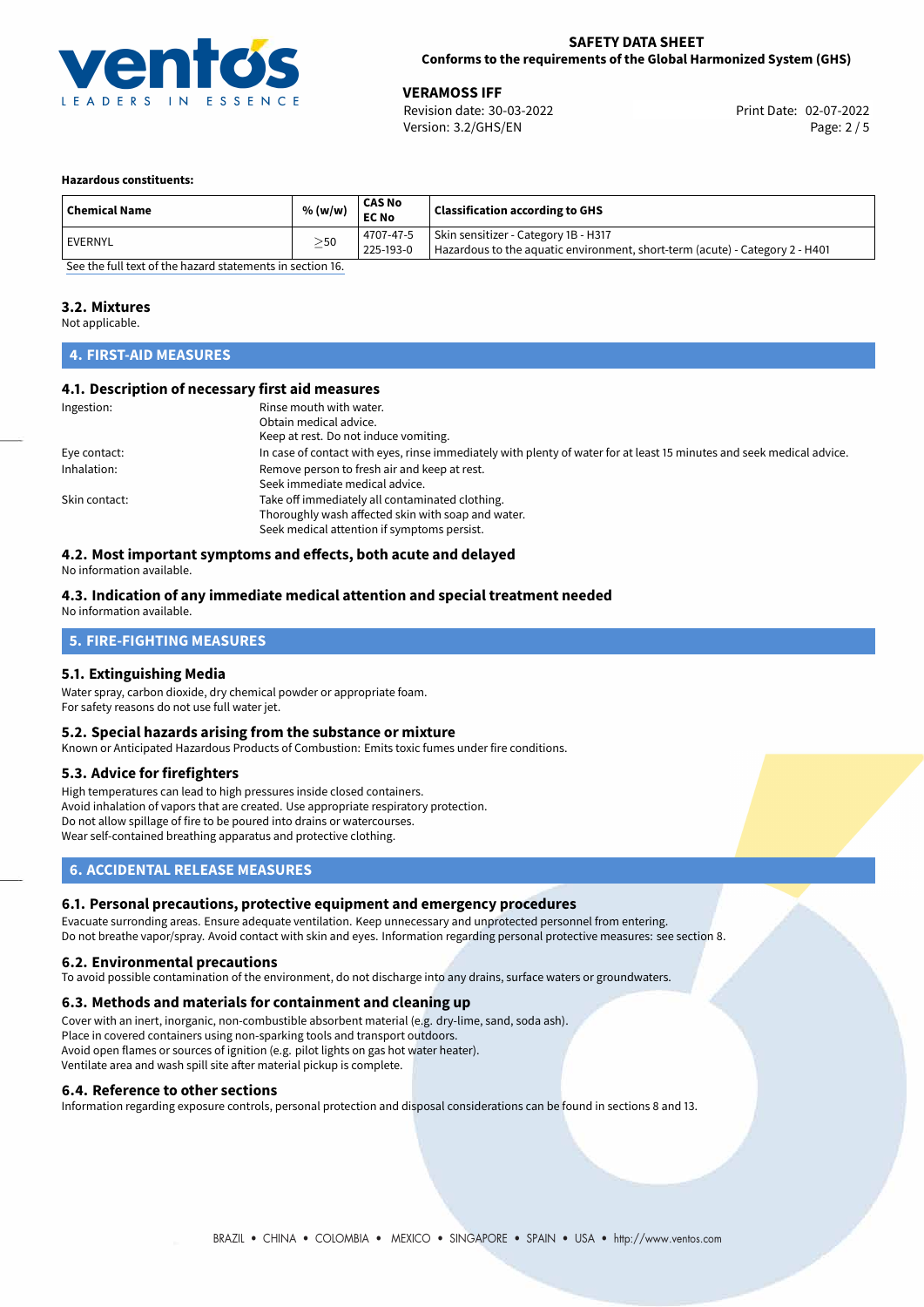

02-07-2022 **VERAMOSS IFF** Revision date: 30-03-2022 Print Date: Version: 3.2/GHS/EN Page: 3 / 5

# **7. HANDLING AND STORAGE**

# **7.1. Precautions for safe handling**

Do not store or handle this material near food or drinking water. Do not smoke. Avoid contact with the eyes, skin and clothing. Wear protective clothing and use glasses. Observe the rules of safety and hygiene at work. Keep in the original container or an alternative made from a compatible material.

# **7.2. Conditions for safe storage, including any incompatibilities**

Store in tightly closed and preferably full containers in a cool, dry and ventilated area, protected from light. Keep away from sources of ignition (e.g. hot surfaces, sparks, flame and static discharges). Keep away from incompatible materials (see section 10).

# **7.3. Specific end use(s)**

No information available.

**8. EXPOSURE CONTROLS AND PERSONAL PROTECTION**

# **8.1. Control parameters**

Components with occupational exposure limits: None known.

## **8.2. Exposure controls**

Measures should be taken to prevent materials from being splashed into the body. Provide adequate ventilation, according to the conditions of use. Use a mechanical exhaust if required.

## **8.3. Individual protection measures, such as personal protective equipment**

| Eye/Face protection:             | Chemical safety goggles are recommended. Wash contaminated goggles before reuse.                                                            |
|----------------------------------|---------------------------------------------------------------------------------------------------------------------------------------------|
| Hand Protection:                 | Chemical-resistant gloves are recommended. Wash contaminated gloves before reuse.                                                           |
| Body protection:                 | Personal protective equipment for the body should be selected based on the task being performed and the risks<br>involved.                  |
| Respiratory Protection:          | In case of insufficient ventilation, use suitable respiratory equipment.                                                                    |
| Environmental exposure controls: | Emissions from ventilation or process equipment should be checked to ensure they comply with environmental<br>protection legislation.       |
|                                  | In some cases, filters or engineering modifications to the process equipment will be necessary to reduce emissions to<br>acceptable levels. |
|                                  |                                                                                                                                             |

# **9. PHYSICAL AND CHEMICAL PROPERTIES**

# **9.1. Information on basic physical and chemical properties**

| Appearance:                            | Solid                     |
|----------------------------------------|---------------------------|
| Colour:                                | Conforms to standard      |
| Odour:                                 | Conforms to standard      |
| Odour theshold:                        | Not determined            |
| pH:                                    | Not determined            |
| Melting point/freezing point:          | >139                      |
| Boling point/boiling range $(°C)$ :    | Not determined            |
| Flash point:                           | $101^{\circ}$ C           |
| Evaporation rate:                      | Not determined            |
| Flammability:                          | Not determined            |
| Lower flammability/Explosive limit:    | Not determined            |
| Upper flammability/Explosive limit:    | Not determined            |
| Vapour pressure:                       | Not determined            |
| Vapour Density:                        | Not determined            |
| Density:                               | Not determined            |
| Relative density:                      | Not determined            |
| Water solubility:                      | <b>INSOLUBLE IN WATER</b> |
| Solubility in other solvents:          | SOLUBLE IN ETHANOL        |
| Partition coefficient n-octanol/water: | Not determined            |
| Auto-ignition temperature:             | Not determined            |
| Decomposition temperature:             | Not determined            |
| Viscosity, dynamic:                    | Not determined            |
| Viscosity, kinematic:                  | Not determined            |
| Explosive properties:                  | Not determined            |
| Oxidising properties:                  | NONE EXPECTED             |
|                                        |                           |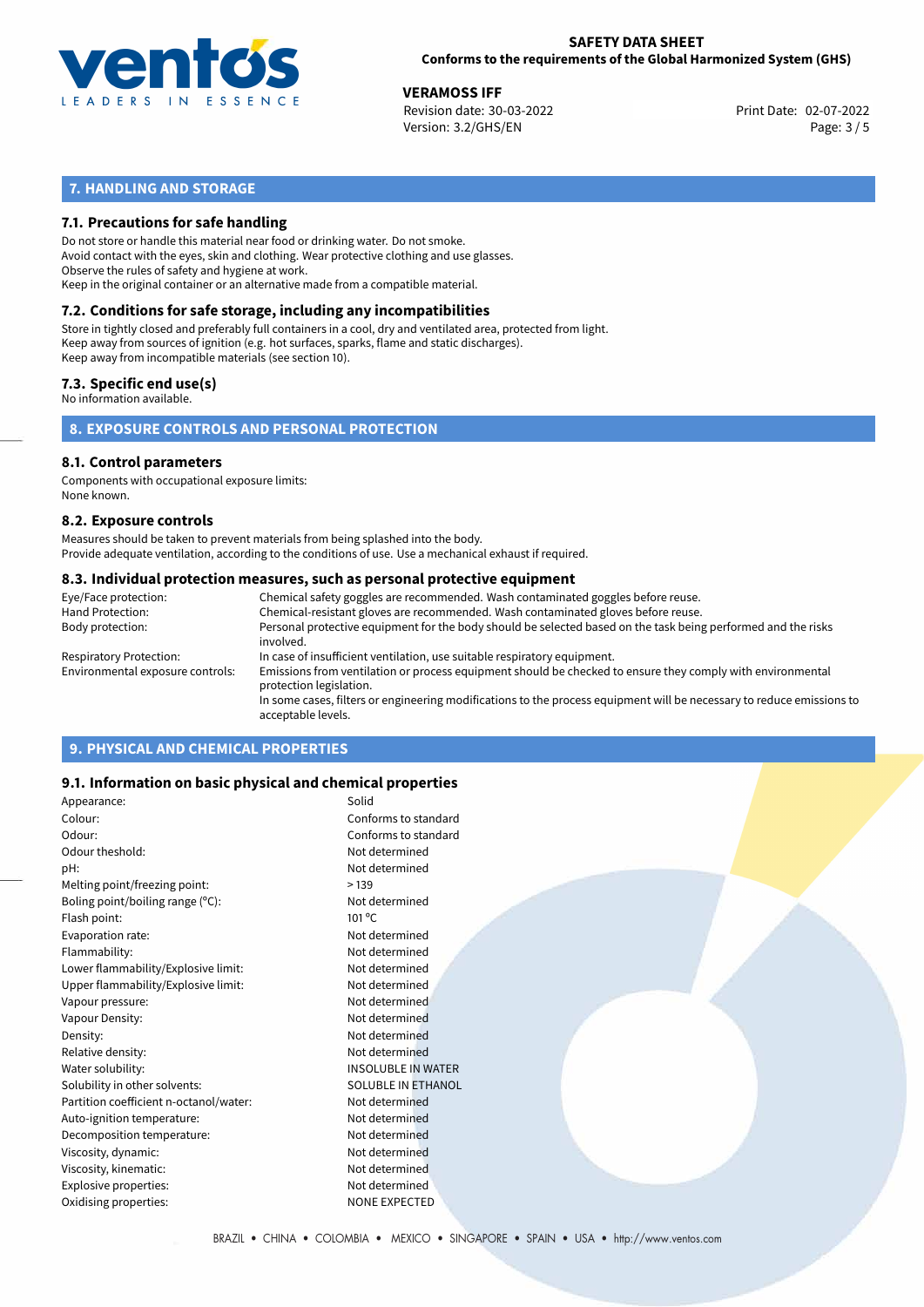

02-07-2022 **VERAMOSS IFF** Revision date: 30-03-2022 Print Date: Version: 3.2/GHS/EN Page: 4 / 5

# **10. STABILITY AND REACTIVITY**

## **10.1. Reactivity**

No hazardous reactions if stored and handled as prescribed/indicated.

## **10.2. Chemical stability**

The product is stable if stored and handled as prescribed/indicated.

## **10.3. Possibility of hazardous reactions**

No hazardous reactions if stored and handled as prescribed/indicated.

## **10.4. Conditions to Avoid**

Conditions to Avoid: Excessive heat, flame or other ignition sources.

## **10.5. Incompatible materials**

Avoid contact with strong acids and bases and oxidizing agents.

## **10.6. Hazardous decomposition products**

During combustion may form carbon monoxide and unidentified organic compounds.

# **11. TOXICOLOGICAL INFORMATION**

| <b>Acute toxicity</b>             | Based on the data available, the criteria for classification are not met. |
|-----------------------------------|---------------------------------------------------------------------------|
| Skin corrosion/irritation         | Based on the data available, the criteria for classification are not met. |
| Serious eye damage/irritation     | Based on the data available, the criteria for classification are not met. |
| Respiratory or skin sensitisation | May cause an allergic skin reaction.                                      |
| Germ cell mutagenicity            | Based on the data available, the criteria for classification are not met. |
| Carcinogenicity                   | Based on the data available, the criteria for classification are not met. |
| <b>Reproductive toxicity</b>      | Based on the data available, the criteria for classification are not met. |
| <b>STOT-single exposure</b>       | Based on the data available, the criteria for classification are not met. |
| <b>STOT-repeated exposure</b>     | Based on the data available, the criteria for classification are not met. |
| <b>Aspiration hazard</b>          | Based on the data available, the criteria for classification are not met. |

# **12. ECOLOGICAL INFORMATION**

## **12.1. Toxicity**

**Assessment:** Toxic to aquatic life. **Experimental/calculated data:** No information available.

**12.2. Degradability** No information available.

**12.3. Bioaccumulative potential** No information available.

### **12.4. Soil mobility** No information available.

## **12.5. Other adverse effects**

See also sections 6, 7, 13 and 15 Do not allow to get into waste water or waterways.

# **13. DISPOSAL CONSIDERATIONS**

## **13.1. Waste treatment methods**

Dispose of in accordance with national and local environmental regulations.